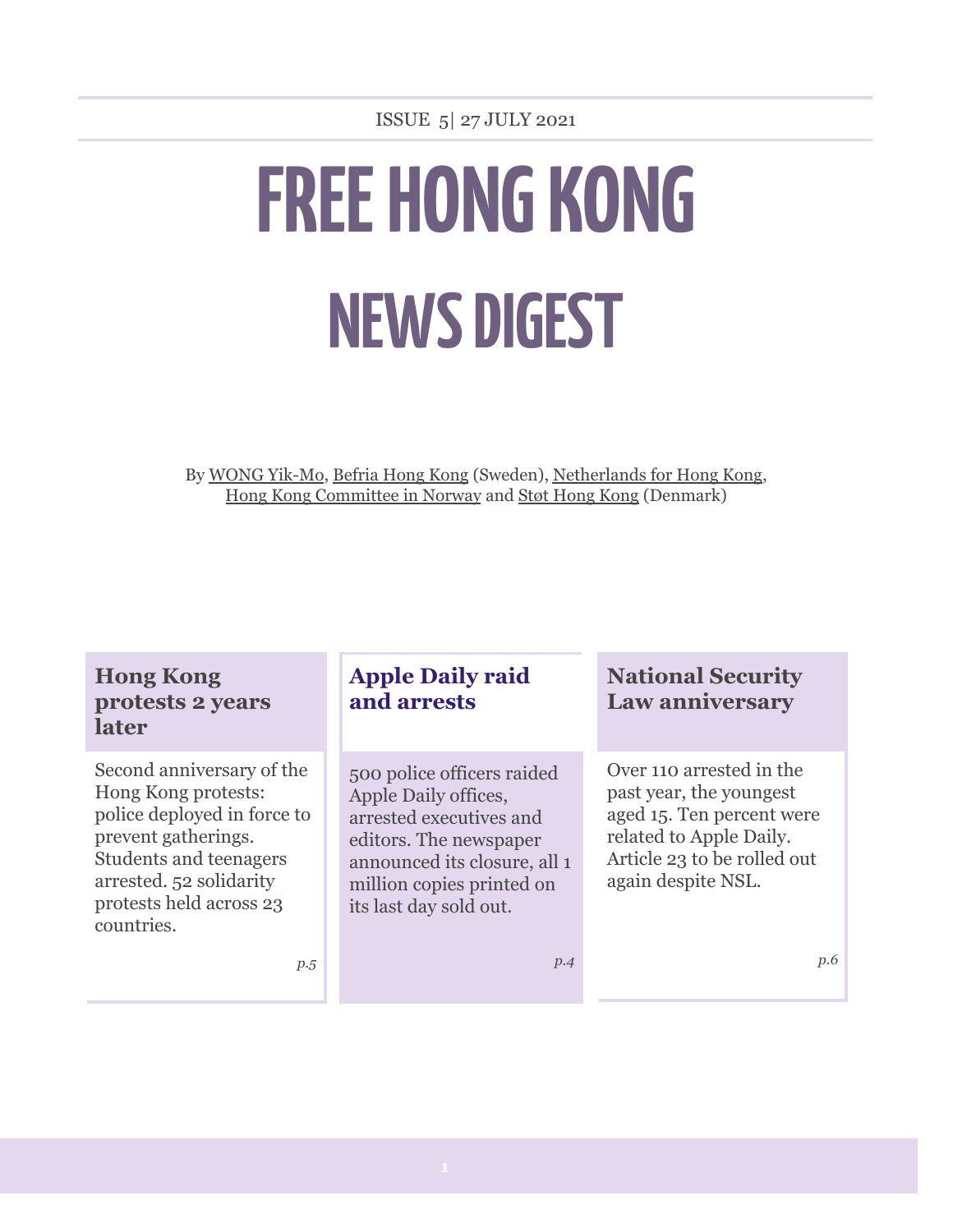#### FREE HONG KONG NEWS DIGEST ISSUE 5| 27 JULY 2021

## **CONTENT**

#### **Patriots ruling Hong Kong ……...………..** *3*

*New chiefs in HK pledge to ensure patriots ruling the city. Some 170 district councillors forced to quit to avoid taking the oath.*

**Press freedom …………………………………** *3*

*Charges dropped against pro-Beijing media reporter for accessing public records.*

#### **Closure of Apple Daily .…………………….** *3*

*Hong Kong's largest pro-democracy newspaper forced to shut down amid mass arrests over NSL and frozen assets. International reactions against political persecution.*

#### **Immigration …………………….……………..** *4*

*Sources confirm a watch list of at least 50 banned from travelling out of HK.*

#### **Freedom of Assembly ………….…………...** *5*

*Protest bans on 4th June, 12th June and 1st July.*

#### **National Security Law 1 Year ……………...** *6*

*Over 110 have been arrested under NSL; Article 23 to be enacted to close the 'loophole'; films to be censored on grounds of NSL.*

#### **Yuen Long Mob Attack 2 years …………….** *6*

*Seven attackers sentenced to jail; former lawmaker's rioting charge case adjourned to 2023.*

**Surveillance ………….…………………………..** *7*

*Activists' websites taken down and blocked at police request.*

#### **Education ………….…………..…………………** *7*

*Heads at the University of Hong Kong reported two faculty members over NSL.*

| Arrests and charges database  10 |
|----------------------------------|
|                                  |
|                                  |

*Trials, anniversaries, meetings, etc.*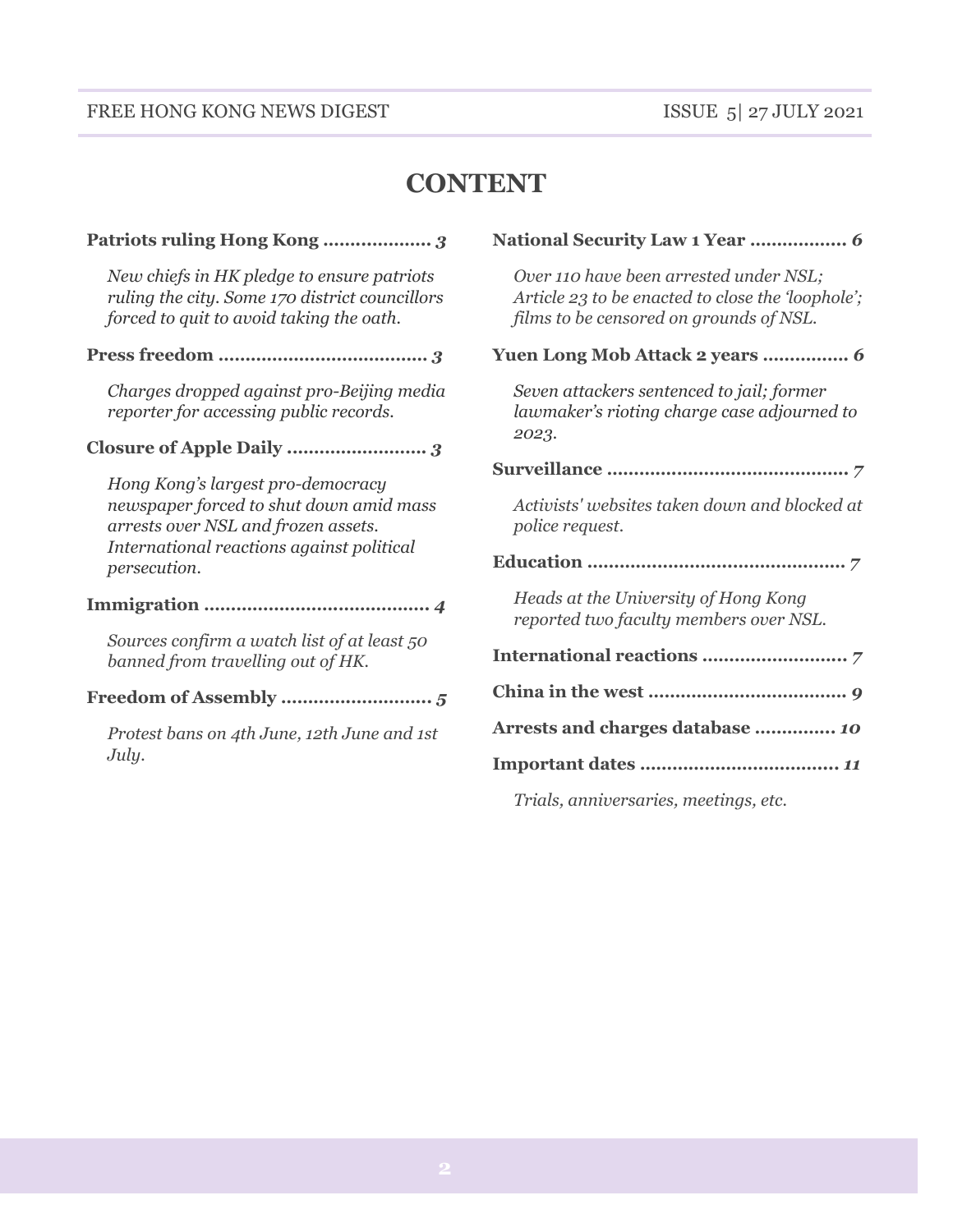# **Patriots ruling Hong Kong**

#### **Appointment of new chiefs**

Hong Kong security minister John Lee was promoted to chief secretary, police head Chris Tang became security minister. John Lee had been working in the police force until 2010, before he entered the Security Bureau in 2012. Both Lee and Tang have received questions about their lack of policy experience. At a press conference, Lee said he will ensure patriots rule Hong Kong and support the chief executive in the fight against the pandemic and push for economic development, whereas Tang said he

# **PRESS FREEDOM**

will work on immigration, import-export control, prisoner rehabilitation, anti-terrorism and national security. [[HKFP;](http://hongkongfp.com/2021/06/25/breaking-security-chief-john-lee-to-become-hong-kongs-no-2-police-chief-to-head-up-security-report/) [RTHK\]](http://news.rthk.hk/rthk/en/component/k2/1597797-20210626.htm)

#### **Democratic district councillors resign**

July saw the resignation of over 170 democratic district councillors ahead of the passing of a new law requiring them to take a loyalty oath. [\[HKFP](https://hongkongfp.com/2021/06/17/some-170-pro-democracy-district-councillors-face-disqualification-under-new-hong-kong-law-reports/), [Standard](https://www.thestandard.com.hk/breaking-news/section/4/176516/Democratic-Party-chairman-Lo-Kin-hei-resigns-as-district-councilor)] At least 20 councillors quit or had been ousted automatically by the new loyalty oath law prior to the mass resignations, including 11 from the Civic Party who quit on 20 June, 2021), 8 who remained until Neo Democrats disbanded on 26 June 2021). [[HK01](https://www.hk01.com/%E6%94%BF%E6%83%85/633907/%E6%94%BF%E5%BA%9C%E5%88%8A%E6%86%B28%E5%90%8D%E5%8D%80%E8%AD%B0%E5%93%A1%E8%AD%B0%E5%B8%AD%E6%87%B8%E7%A9%BA-%E8%A8%B1%E6%99%BA%E5%B3%AF%E9%80%A3%E7%BA%8C4%E5%80%8B%E6%9C%88%E7%BC%BA%E5%B8%AD%E6%9C%83%E8%AD%B0%E5%A4%B1%E8%AD%B0%E5%B8%AD) (in Chinese), [HKFP,](https://hongkongfp.com/2021/06/21/11-more-district-councillors-quit-hong-kongs-pro-democracy-civic-party/) [RTHK\]](https://news.rthk.hk/rthk/en/component/k2/1597838-20210626.htm)

#### **Charge dropped against pro-Beijing media reporter for accessing public records**

Hong Kong's Department of Justice dropped a charge of improperly accessing public records against a reporter for a Beijing-owned newspaper, while two months earlier another journalist investigating alleged police misconduct was convicted and fined on an identical charge. Freelance documentary producer Bao Choy Yuk-ling was found guilty after accessing public records during an investigation into allegations of police collusion with triad groups during the Yuen Long mob attacks. [[HKFP](https://hongkongfp.com/2021/06/17/charge-dropped-against-hong-kong-state-media-reporter-over-improper-access-to-public-records-despite-rthk-case/)]

# **CLOSURE OF APPLE DAILY**

#### **Police raid Apply Daily, Arrest executives and chief editor, \$2M assets frozen**

Five hundred police officers raided the major pro-democracy newspaper Apple Daily on 17 June, seizing journalistic materials and reporters' computers over allegations that several reports had breached the controversial national security law. Five executives, the chief editor and a senior editorial writer of the paper were arrested. At least two of them have now been charged with collusion with foreign powers. Police have also frozen HK\$18 million (\$2.32

million) of assets owned by three companies linked to Apple Daily. Apple Daily later announced it would cease operation on 24 June. [Reuters  $(1)$  $(1)$  $(1)$   $(2)$ , [BBC\]](http://www.bbc.co.uk/news/world-asia-china-57578926)

#### **Former writer arrested at airport**

Two days after Apple Daily ceased its operation, a former senior journalist in the English channel of Apple Daily was arrested at the airport. He was later released on a cash bail of HK\$200,000 with his passport surrendered, and ordered to report to the police in late July. [\[Reuters](http://www.reuters.com/world/china/former-journalist-hong-kongs-apple-daily-released-bail-2021-06-29/)]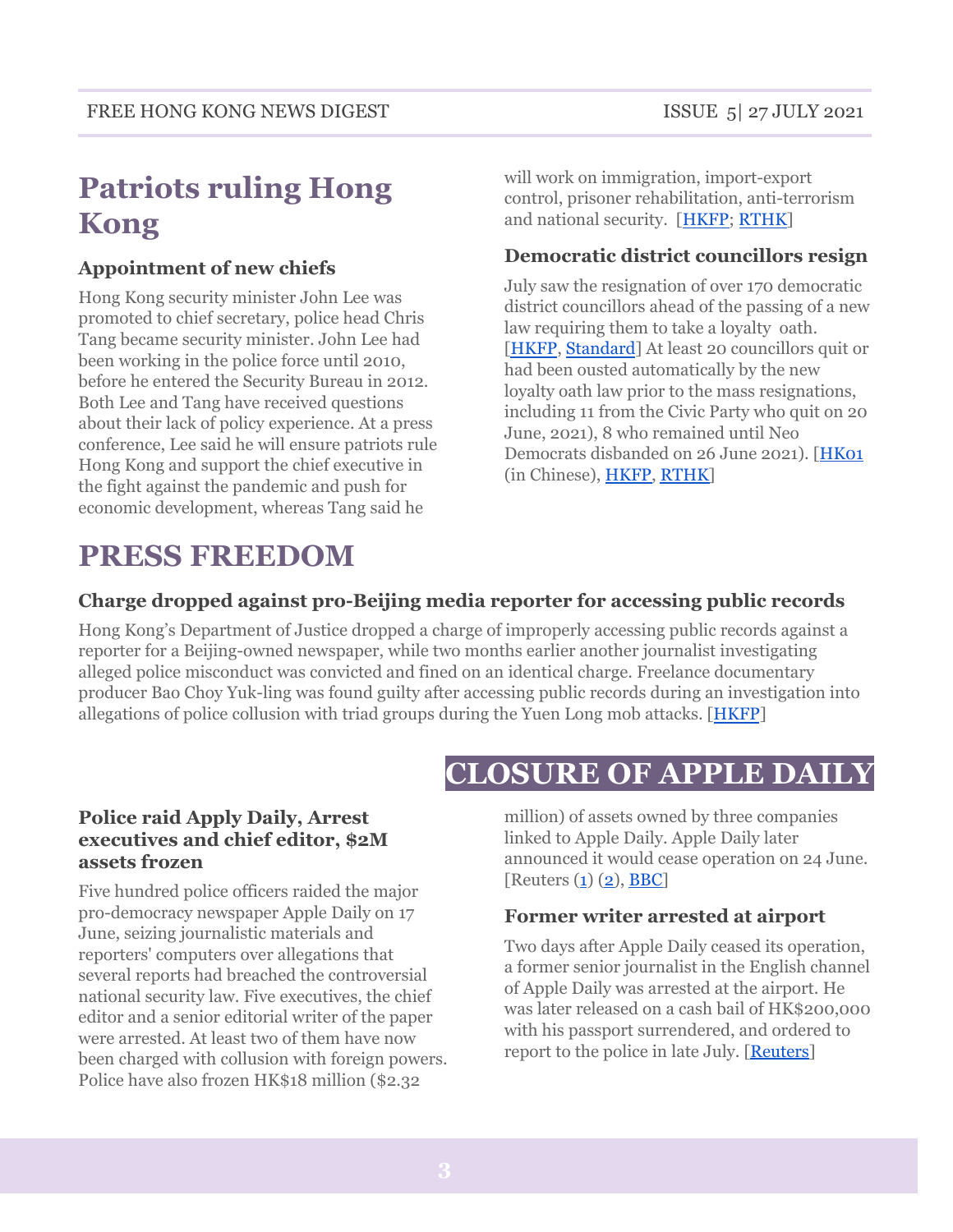#### **Elementary school teacher suspended for distributing Apple Daily at school**

An elementary school teacher had his classes suspended over allegations of "bad motives" after giving away 10 copies of Apple Daily to the teaching staff on 18 June. The principal reportedly told the teacher not to bring politics into the school, and demanded he take back all the copies. The Hong Kong Professional Teachers' Union said such punishment was in violation of the "Code for the Education Profession of Hong Kong" that no teachers should be discriminated against based on their political views. [[Stand](http://beta.thestandnews.com/society/%E5%A4%A9%E6%B0%B4%E5%9C%8D%E5%B0%8F%E5%AD%B8%E6%95%99%E5%B8%AB%E7%82%BA%E5%90%8C%E4%BA%8B%E8%B2%B7%E8%98%8B%E6%9E%9C%E6%97%A5%E5%A0%B1%E8%A2%AB%E8%88%89%E5%A0%B1-%E6%A0%A1%E6%96%B9%E7%A8%B1%E4%BB%96-%E5%8B%95%E6%A9%9F%E4%B8%8D%E8%89%AF-%E6%9A%AB%E5%81%9C%E5%85%B6%E5%85%A8%E6%97%A5%E8%AA%B2%E5%A0%82) News (in Chinese)]

#### **Libraries censor Apple Daily and books by Jimmy Lai**

A Hong Kong librarian has been suspended for displaying books by Jimmy Lai [\[SCMP](http://www.scmp.com/news/hong-kong/politics/article/3139486/hong-kong-librarian-suspended-after-books-jailed-apple)]. The Central Public Library appeared to have suspended the search for Apple Daily archives [[Twitter](http://twitter.com/andreas_lo/status/1409791112756166659?s=20)]. However, Some libraries in the UK are willing to accept and preserve Apple Daily [[Facebook\]](http://www.facebook.com/HongkongersUK/posts/318784109906878/).

#### **1M copies of Apple Daily sold out despite alleged breach of national security law**

The last edition of Hong Kong's Apple Daily sold out all one million copies within hours of hitting newsstands on Thursday, 24 June. The paper printed one million copies for its last edition, up from the usual 80,000. People began queueing up early Thursday morning to buy the newspaper. On the front page was an image of an employee in the office waving at supporters surrounding the building, with the headline "Hong Kongers bid a painful farewell in the rain, 'We support Apple Daily.'" [\[Newsweek](http://www.newsweek.com/hong-kongs-apple-daily-sells-out-all-1m-copies-its-final-edition-matter-hours-1603742)]

#### **Stand News removes opinion pieces, 6 directors resign**

Stand News, a reader-funded pro-democracy digital media-outlet in Hong Kong, announced three days after Apple Daily's closure, that it would stop accepting donations and temporarily remove all opinion pieces published before May this year to review authors' intentions before republishing. Six of the eight directors (including pro-democracy singer Denise Ho, former lawmaker Margaret Ng) have resigned. Stand News claims this will reduce risks under the national security law. [[HKFP](http://hongkongfp.com/2021/06/28/security-law-stand-news-opinion-articles-axed-directors-resign-amid-reported-threats-to-hong-kong-digital-outlets/)]

#### **International reactions**

The following organisations released statements regarding arrests and closure of Apple Daily:

- The International Federation of Journalists and Hong Kong Journalists Association [\[ISFJ\]](https://www.ifj.org/media-centre/news/detail/category/press-releases/article/hong-kong-democracy-crumbles-in-hong-kong-as-apple-daily-shutters-hk-operations.html)
- Reporters Without Borders [[RSF](https://rsf.org/en/news/hong-kong-rsf-deplores-suffocation-death-apple-daily-one-last-major-chinese-language-media-critical)]
- Amnesty International [Amnesty [1](https://www.amnesty.org/en/latest/news/2021/06/hong-kong-apple-daily-raid-arrests-a-brazen-attack-on-press-freedom/)[,2](https://www.amnesty.org/en/latest/news/2021/06/hong-kong-apple-daily-closure-is-press-freedom-darkest-day/)]
- Committee to Protect Journalists [[CPJ\]](https://cpj.org/2021/06/hong-kongs-apple-daily-newspaper-to-cease-publication/)
- Joint open letter by four leading Nordic newspapers [\[Politiken\]](https://politiken.dk/udland/art8271556/To-the-People%E2%80%99s-Republic-of-China)
- EU: the spokesperson released a statement on 23 June and the Parliament adopted a resolution on 8 July, addressing press freedom in Hong Kong. [[EU](http://eeas.europa.eu/headquarters/headquarters-homepage/100567/hong-kong-statement-spokesperson-closure-apple-daily%E2%80%99s-hong-kong-operations_en), [SCMP](http://www.scmp.com/news/china/diplomacy/article/3140391/european-parliament-adopts-resolution-hong-kong-press-freedom)]

# **Immigration**

#### *Over 50 people banned from leaving*

After the airport arrest of a former editorial writer of Apple Daily, *SCMP*'s sources confirmed that there is a watch list of over 50 residents who will be intercepted if trying to leave the city. These people include those who have been released on bail with travel documents surrendered after being arrested under the security law. [[SCMP\]](http://www.scmp.com/news/hong-kong/law-and-crime/article/3139082/hong-kong-national-security-police-have-watch-list)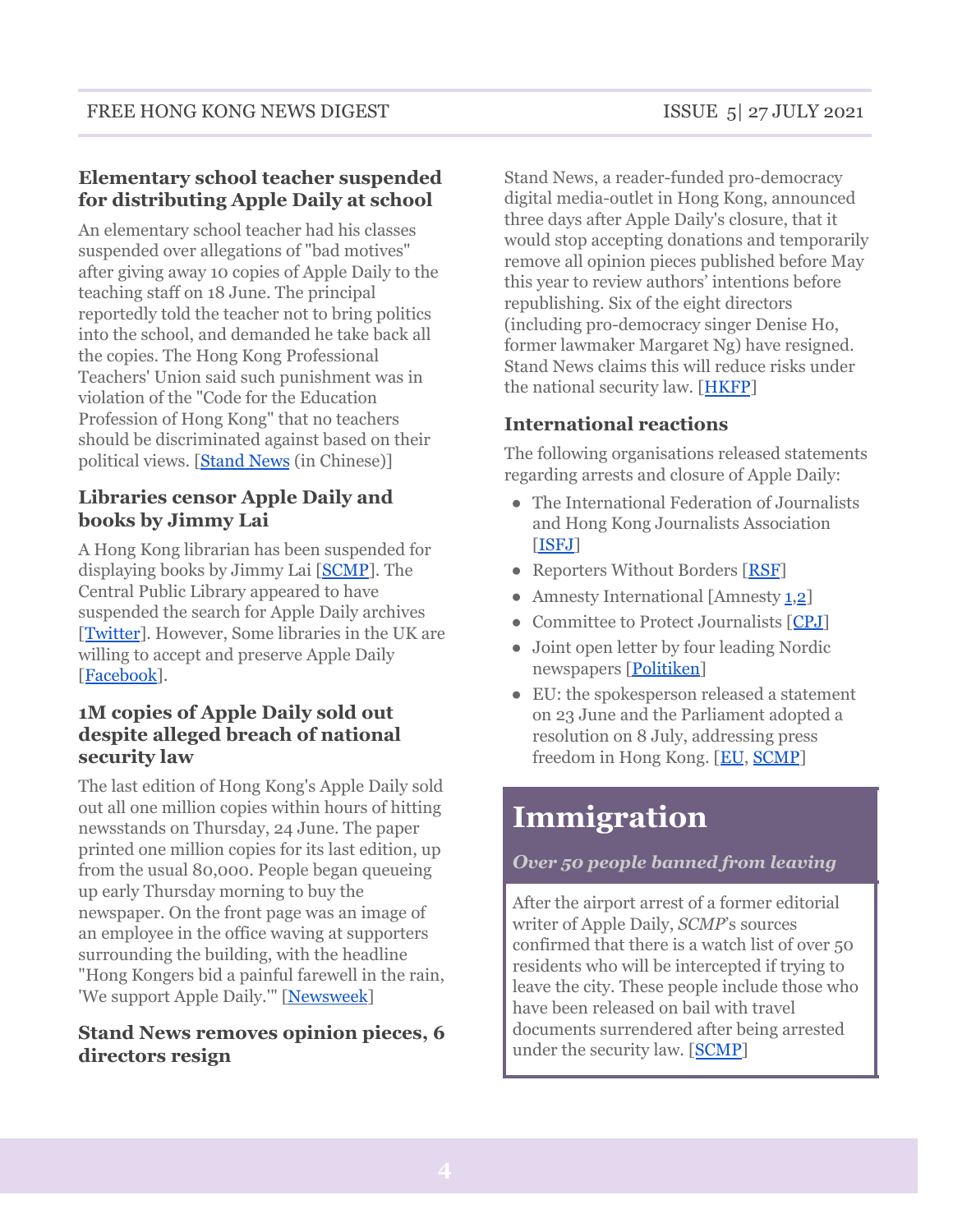# **FREEDOM OF ASSEMBLY**

#### ▶ **4 June: Re-arrest of Tonyee Chow Hang Tung**

On June 30, police re-arrested Tonyee Chow Hang Tung for allegedly encouraging others to join a banned rally for 1 July, the anniversary of Hong Kong's handover to China. No charges were brought against her in connection with the banned July 1 event. Her bail revoked, Tonyee is currently detained and could face up to five years in prison.

Tonyee was previously arrested on 4 June on charges of "advertising or publicising unauthorised assembly", due to her involvement in the organisation of the annual candlelight vigil for the Tiananmen Massacre, which was banned by the police on grounds of the Covid-19 pandemic.

*The Observatory for the Protection of Human Rights Defenders* has called for an urgent intervention in the arbitrary detention of Tonyee. [[Reuters,](http://www.reuters.com/world/asia-pacific/hong-kong-democracy-activist-re-arrested-eve-sensitive-anniversaries-2021-06-30/) [fidh\]](http://www.fidh.org/en/issues/human-rights-defenders/hong-kong-arbitrary-detention-of-tonyee-chow-hang-tung)

#### ▶ **12 June: Students and teenagers arrested, Overseas groups protest in solidarity**

On the eve of the protest anniversary, police arrested two activists from the student group Student Politicism, for allegedly inciting others to participate in an unlawful assembly. When asked for evidence, the police showed screenshots of the group's social media posts, one of which read: "Two year protest anniversary, are you still here?" The group's spokesman said it planned to set up a street booth to mark the anniversary, but that had been cancelled. He criticised the arrests, saying they had never mentioned anything about an assembly. [[HKFP](https://hongkongfp.com/2021/06/11/hong-kong-police-arrest-two-student-activists-ahead-of-protest-anniversary-over-street-booth/)]

On 12 June, police arrested three people and issued at least ten summons, as officers were deployed in force to prevent gatherings from taking place. Officers conducted stop-and-search in shopping districts and roadblock-checked vehicles crossing the harbour. Police also rushed into a mall after slogans that were "allegedly in breach of the national security law" had been heard inside. By 11pm, three men aged between 15 and 19 were arrested for disorderly conduct and failing to produce proof of identity. [\[RTHK\]](https://news.rthk.hk/rthk/en/component/k2/1595601-20210612.htm)

On the same day, groups from 52 cities across 23 countries protested in solidarity with Hong Kong. Prominent activists attended the protests. In Sydney, former lawmaker Ted Hui called on the audience to put their freedoms to good use and voice out when they can. An organizer expressed heartache at the government's extreme efforts to silence the public, and said he felt that only a regime that feels insecure would worry about their citizens' expression of ideas. [[Stand](https://www.facebook.com/standnewshk/posts/4252810848137836) News]

#### ▶ **1 July: Annual protest cancelled after 18 years**

The democratic coalition Civil Human Rights Front (CHRF) announced that they would not organize this year's July 1 protest, citing difficulties with administration and the political environment. "I'm the only one in the secretariat," said temporary convenor Chung Chung-fai. CHRF's convenor, Figo Chan has been sentenced to 18 months in jail over a banned protest on 1 October 2019.

Chung also said he believed that CHRF has "completed its historical mission," as the police will most likely reject any future application made by the organization to hold protests. CHRF was previously declared by the police to be illegal.

2020's protest was banned by the police, on the grounds of the pandemic. [[Stand](https://www.thestandnews.com/society/%E6%B0%91%E9%99%A3%E5%8D%81%E5%85%AB%E5%B9%B4%E4%BE%86%E9%A6%96%E4%B8%8D%E7%94%B3%E8%BE%A6%E4%B8%83%E4%B8%80%E9%81%8A%E8%A1%8C-%E8%87%A8%E6%99%82%E5%8F%AC%E9%9B%86%E4%BA%BA-%E7%8F%BE%E6%99%82%E6%94%BF%E6%B2%BB%E6%B0%A3%E6%B0%9B%E7%84%A1%E5%8F%AF%E8%83%BD%E8%88%89%E8%BE%A6/) News (Chinese), [HKFP](https://hongkongfp.com/2021/06/21/embattled-democracy-coalition-cancels-hong-kongs-annual-july-1-march-will-discuss-disbanding/)]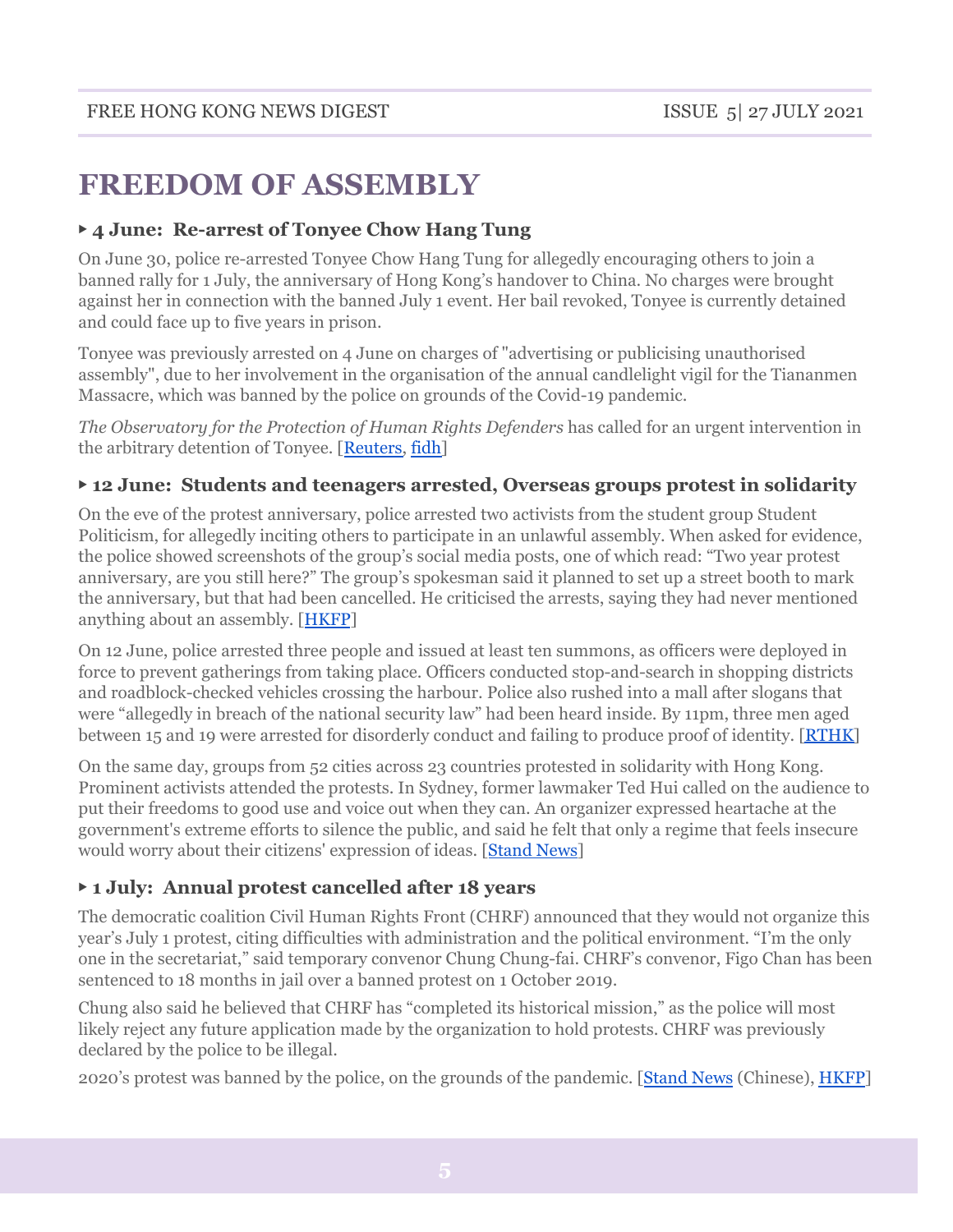# **NATIONAL SECURITY LAW 1 YEAR**

Over 110 arrested; youngest aged 15; 10% related to Apple Daily. See Table 2 for the collected figures.

## **Article 23 to be rolled out again**

Security Chief John Lee said Article 23 of the Basic Law must be implemented as soon as possible to plug "loopholes" in the existing national security law or even strengthen it. The controversial bill, introduced in 2003, was withdrawn due to mass protests.

The Hong Kong Bar Association questioned the bill due to its redundancy with Article 18, through which the National Security Law was imposed.

"If you are seeking to enact laws under Article 18 relating to subversion and secession etc, and Article 23 covers exactly the same territory, what's the purpose of Article 23? […] It will be a complete overlap and that can't have been the intention of the drafters," said the association's chairman Philip Dykes.

Article 23 requires the Hong Kong government to "enact laws on its own to prohibit any act of treason, secession, sedition, subversion against the Central People's Government, or theft of state secrets," to prohibit political activities conducted by foreign organisations in the city, and to ban local political groups from forming ties with those overseas. The enactment process may change the city's Crimes Ordinance, Official Secrets Act, and Societies Ordinance, according to Lee. [[HKFP](http://hongkongfp.com/2021/06/22/hong-kong-must-also-pass-its-own-security-legislation-to-plug-loopholes-says-security-chief/), [RTHK](http://news.rthk.hk/rthk/en/component/k2/1528458-20200526), [CNN\]](http://edition.cnn.com/2003/WORLD/asiapcf/east/09/05/hk.law/)

## **Film censorship order**

A government-hosted film festival banned a fictional film about two protesters, amid a film censorship order for national security. [\[HKFP](http://hongkongfp.com/2021/06/11/new-guidelines-allow-hong-kong-to-censor-films-on-national-security-grounds/)]

# **YUEN LONG MOB ATTACK 2 YEARS**

#### **Seven sentenced to jail for Yuen Long mob attack**

The District Court found seven men guilty of wounding and rioting, for taking part in the indiscriminate attack on civilians in Yuen Long on 21 July 2019.

Two years ago, a mob wielding batons, knives, and wooden sticks assaulted random civilians at night in Yuen Long, Hong Kong.

One of the attackers was sentenced to 7 years in prison, the highest sentence the court could impose. [\[BBC\]](https://www.bbc.com/news/world-asia-china-57925055)

## **Trial of riot case for former lawmaker adjourned to 2023**

Former pro-democracy lawmaker Lam Cheuk-ting told the court on 8 June that he would not plead guilty to participating in a riot in Yuen Long on 21 July 2019. Lam was arrested in August 2019 with several others who were present at the Yuen Long attack.

After being arrested for another charge, namely of breaching the national security law, Lam was remanded.

Lam did not apply for bail for the Yuen Long case. His trial was adjourned to 27 March 2023. [Lam's [Twitter](https://twitter.com/cheuktinglam/status/1298540867305660416?s=21); [Standard](https://www.thestandard.com.hk/breaking-news/section/4/174094/Trial-of-riot-case-for-Lam-Cheuk-ting-adjourned-to-2023)]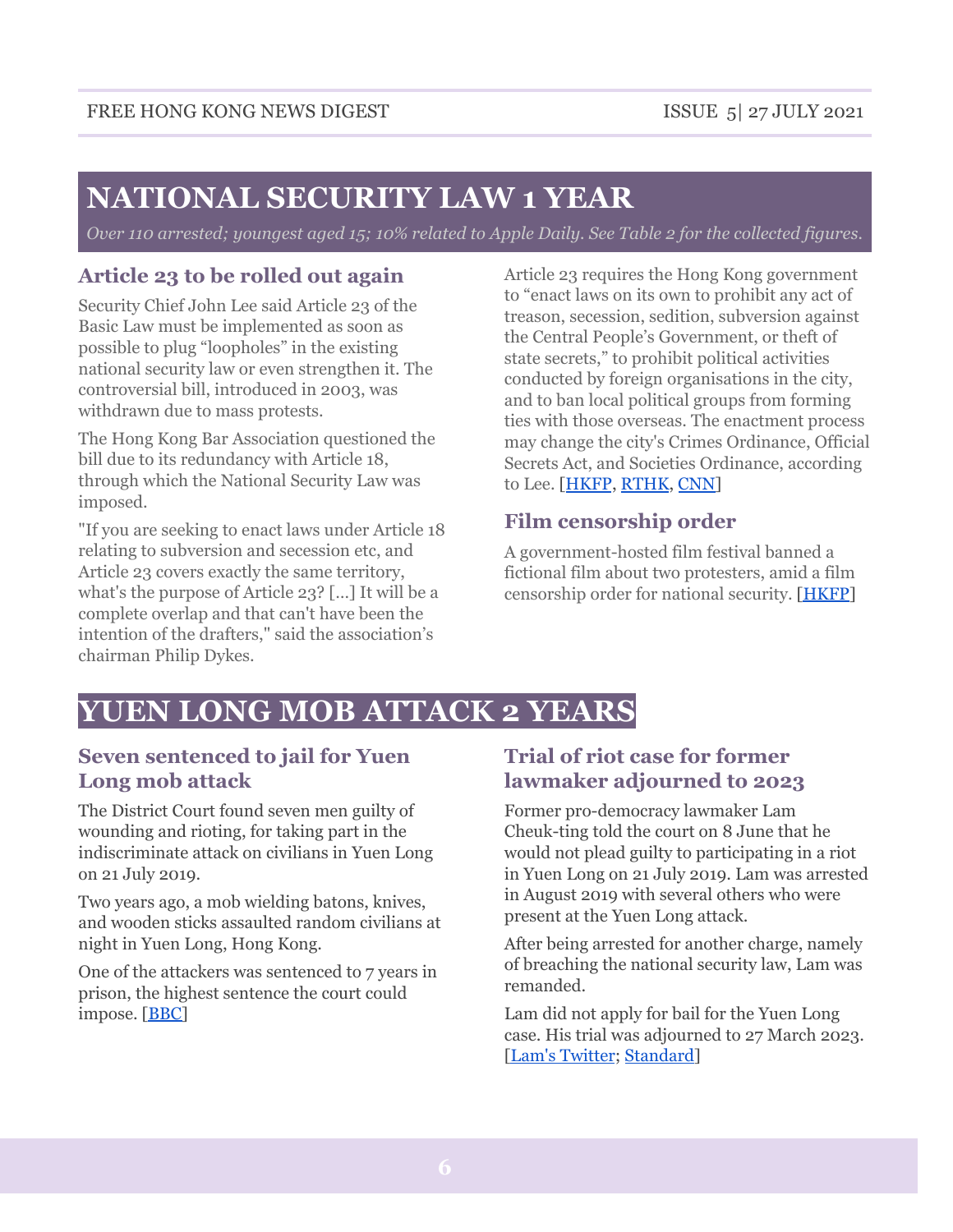# **SURVEILLANCE**

#### ▶ **Hong Kong activists' websites taken down**

Hong Kong Police requested the Israeli hosting company Wix to take down a website made by overseas activists, [hkcharter2021.com](http://hkcharter2021.com), citing the national security law. Wix complied. Following an inquiry by Nathan Law, one of the activists behind the website, Wix initially claimed the removal was due to a terms of use violation, but then restored the site after a few days, saying that it was a mistake. The site is now blocked in Hong Kong locally. The website of Hong Kong Liberation Coalition, a Washington-based NGO, has also been taken down by Wordpress. [[Nathan](https://twitter.com/nathanlawkc/status/1400392731189514243) Law, [Glacier](https://twitter.com/chungchingkwong/status/1405864979018964992) Kwong, [Baggio](https://www.facebook.com/549937504/posts/10159268411477505/) Leung]

## **EDUCATION**

#### ▶ **Two university faculty members reported via national security hotline**

Five university heads in Hong Kong signed a letter in 2020 endorsing the national security law, showing that the marching orders to suppress freedoms are being carried out not by police or the authorities, but by fellow colleagues at school and even students. One postgraduate student at HKU has reported at least two faculty members to the government tip line, according to multiple people familiar with the matter. [The [Atlantic](http://www.theatlantic.com/international/archive/2021/06/china-hong-kong-freedom/619088/)]

#### ▶ **China: Hong Kong should legally recognise simplified Chinese and Mandarin**

Reporting the language situation in the Greater Bay Area, Beijing's Ministry of Education urged Hong Kong to clarify the status of simplified Chinese and Mandarin in law, and to incorporate the language into the local exam system. A political commentator raised questions on whether Beijing's recent comment is a 'test' and the status of traditional characters would be changed. [[RTHK\]](https://news.rthk.hk/rthk/en/component/k2/1594009-20210602.htm)

## **INTERNATIONAL REACTIONS\_**

## *Statements*

#### **Josep Borrell: EU will "intensify its response" to Hong Kong**

After the Hong Kong conclusions were repeatedly blocked by Hungary in April and May, the EU released a statement by HR/VP Josep Borrell on 9 June addressing Hong Kong's electoral overhaul recently imposed by Beijing. He stated that the electoral changes are "another breach" of the One Country, Two Systems principle and the Hong Kong Basic Law. The

statement also promised to facilitate the mobility of Hongkongers, to ensure observation of activists' trials, and to respond appropriately to the extraterritorial application of the National Security Law. [[EU](http://eeas.europa.eu/headquarters/headquarters-homepage/99822/hong-kong-statement-high-representativevice-president-josep-borrell-changes-hong-kong%E2%80%99s_en)]

#### **G7 calls on China to respect human rights, demands COVID-19 origins investigation**

On 13 June, the G7 leaders called on Hong Kong to keep a high degree of autonomy under the Sino-British Joint Declaration, and urged China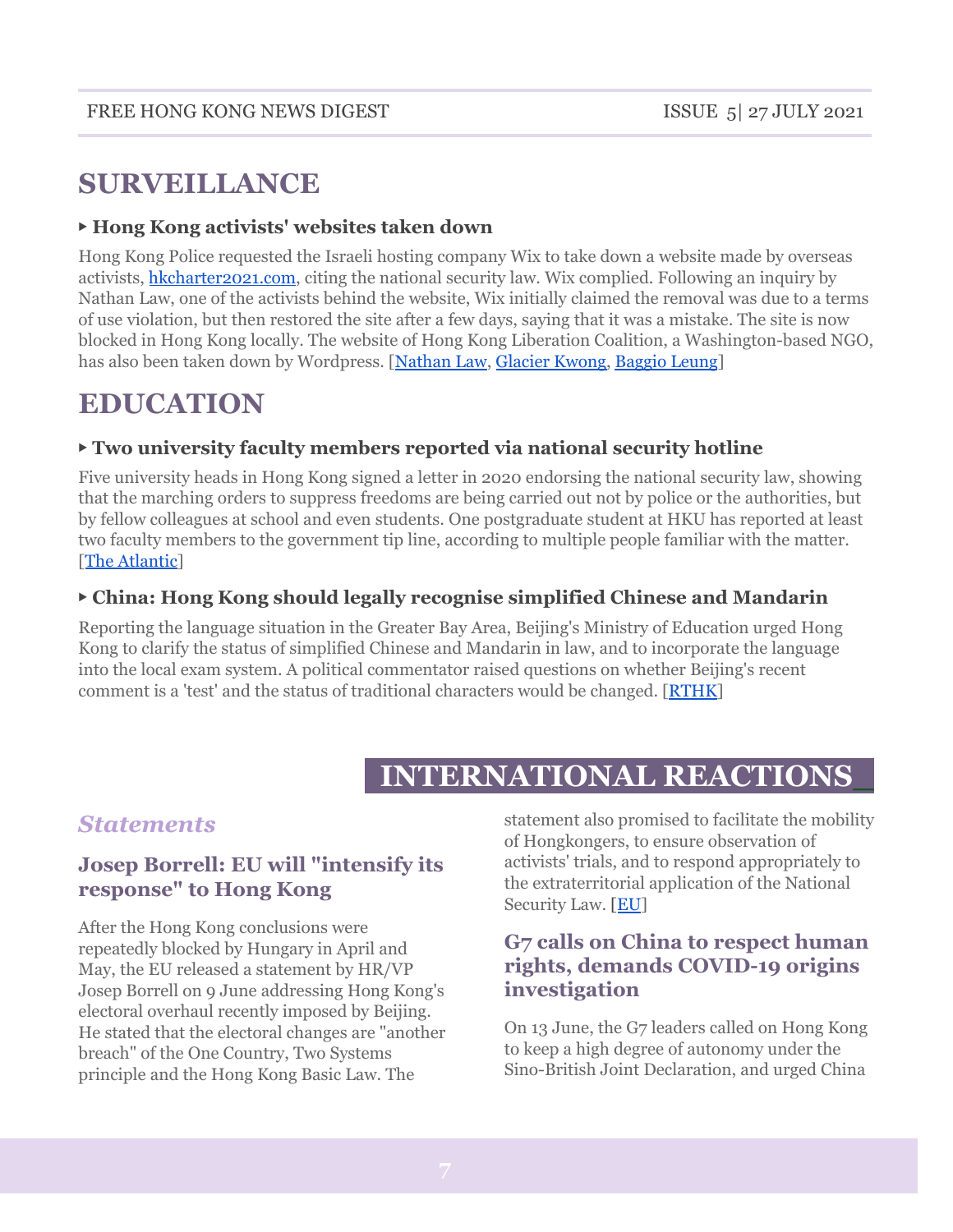to respect human rights in relation to Xinjiang. They also emphasized "the importance of peace and stability across the Taiwan Strait", and called for a transparent, expert-led study into the origins of COVID-19 in China. "We haven't had access to the laboratories," Biden told reporters. [[Reuters](http://www.reuters.com/world/china/china-cautions-g7-small-groups-dont-rule-world-2021-06-13/)]

## **Budapest mayor renames streets around proposed Fudan University campus**

Gergely Karácsony, the mayor of Budapest, has asked Prime Minister Orban to abandon the \$1.8B Fudan University extension campus project and recently announced the renaming of streets around the proposed site to "Free Hong Kong Road," "Dalai Lama Road" and "Uyghur Martyrs' Road" to highlight Chinese human rights abuses. An estimated 10,000 Hungarians took to the streets of Budapest on 5 June to protest against the controversial project. [[Deutsche](http://www.dw.com/en/hungarians-protest-planned-chinese-university-in-budapest/a-57790220) Welle, [Telex\]](http://telex.hu/belfold/2021/06/01/fudan-egyetem-utcanevek-atnevezes-ferencvaros)

## *Lifeboat*

## **Canada launches two new lifeboat paths for Hongkongers**

The Canadian Immigration, Refugees and Citizenship minister Marco Mendicino announced a path to permanent residence for Hongkongers who obtained a post-secondary education in Canada, and another path for those who have worked for at least one year in Canada. Mendicino stated, "With young Hongkongers casting their eyes abroad, we want them to choose Canada." [\[HKFP\]](http://hongkongfp.com/2021/06/09/two-new-paths-to-permanent-residence-launched-for-hongkongers-in-canada-as-minister-cites-deteriorating-human-rights-situation/)

## *Genocide of Uyghurs*

## **60 parliamentarians from 18 countries call for investigation on genocide of Uyghurs**

Canada led an international alliance at the United Nations to demand that China allow "meaningful and unfettered access" to investigate the human rights abuses on its Uyghur Muslim minority. The effort was supported by 60 parliamentarians from 18 countries in the Inter-Parliamentary Alliance on China. [[CBC\]](http://www.cbc.ca/news/politics/china-canada-joint-statement-un-china-1.6071184)

## **Report presents new testimonies of human right abuses in China**

In a 160-page report, Amnesty International released dozens of new testimonies from former detainees in Xinjiang detailing the extreme measures taken by Chinese authorities since 2017, including mass imprisonment, torture and persecutions. "Crimes against humanity," the organization calls it. [Amnesty [International\]](http://www.amnesty.org/en/latest/news/2021/06/china-draconian-repression-of-muslims-in-xinjiang-amounts-to-crimes-against-humanity/)

## *Blacklisting*

## **More Chinese companies blacklisted by Biden**

Another 28 Chinese companies in the fields of defense and surveillance technology can no longer be invested in by Americans. The list originally consisted of 31 companies under former President Donald Trump's administration. By continuing part of the list, the US would "ensure that American people do not finance the People's Republic of China's military-industrial complex." It is expected that more companies will be added in the coming weeks. [\[Jyllands-Posten\]](http://jyllands-posten.dk/international/usa/ECE13030683/biden-har-sat-kinesiske-selskaber-paa-den-sorte-liste)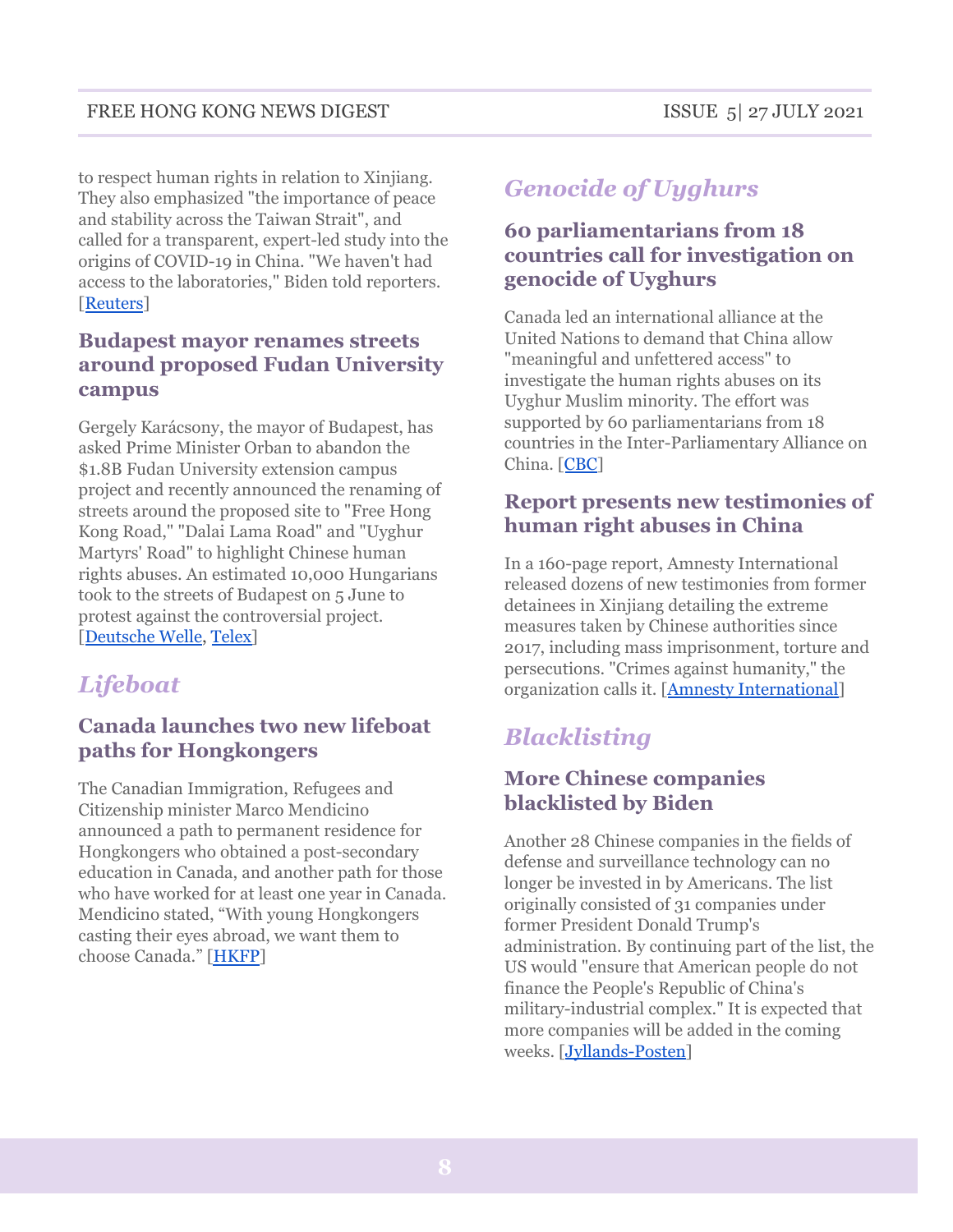# **CHINA IN THE WEST\_**

## **Lisbon shared dissident info with China for years**

Over the past decade, Lisbon's city hall has regularly shared the personal information of human rights activists with several repressive regimes — including Angola, Venezuela, Russia and China — exposing them and their families to untold danger. The municipal authorities admitted it was the city hall's standard operating procedure. Since 2011, they have disclosed the names, identification numbers, home addresses and telephone numbers of activists to countries that protesters were targeting. [[Politico\]](http://www.politico.eu/article/lisbon-portugal-dissidents-personal-data-repressive-regimes/)

#### **Danish Ministry of Foreign Affairs fails to explain police intervention in Tibet case**

Two documents from 2002 in the Tibet case have revealed that "a constructive cooperation has been initiated

between the Ministry of Foreign Affairs, the police and the Chinese Embassy in order to ensure that legal demonstrations would take place where they do not bother the Chinese delegation." However, no former officials in the Ministry of Foreign Affairs could explain the wordings when questioned by the Tibet Commission. [\[Politiken\]](http://politiken.dk/indland/art8241627/Klappen-g%C3%A5r-ned-i-Tibetsagen-Embedsm%C3%A6nd-kan-ikke-forklare-bevis1)

## **850 Chinese surveillance cameras scattered around Danish city**

According to a new statement from the Aarhus municipality in Denmark, out of the 2,000 surveillance cameras placed in the area, 850 of them are produced in China. Professor of cyber security Jens Myrup Pedersen from Aalborg University states that there can be a hidden back door, while security expert Peter Kruse believes that Aarhus Municipality is far from the

only one that uses China-produced security cameras, and assesses that the picture is the same throughout the country. Some of the cameras feature technology that enables face recognition, which can be used to track people of interest. One of the manufacturers of the Chinese cameras in Aarhus, Hikvision, is blacklisted in the United States. [[DR\]](http://www.dr.dk/nyheder/regionale/oestjylland/eksperter-kan-ikke-udelukke-kina-kan-overvaage-danskere-gennem)

#### **Norway accuses China of major cyberattack**

The Norwegian Police Intelligence service revealed that China was behind an extensive hacker attack on the state administration in Norway 2.5 years ago. The finger was pointed at APT31, a Chinese spy service that is suspected of being behind hacker attacks in Norway, Finland, the USA, and other countries. [[DR](http://www.dr.dk/nyheder/seneste/norge-anklager-kina-staa-bag-stort-hackerangreb)]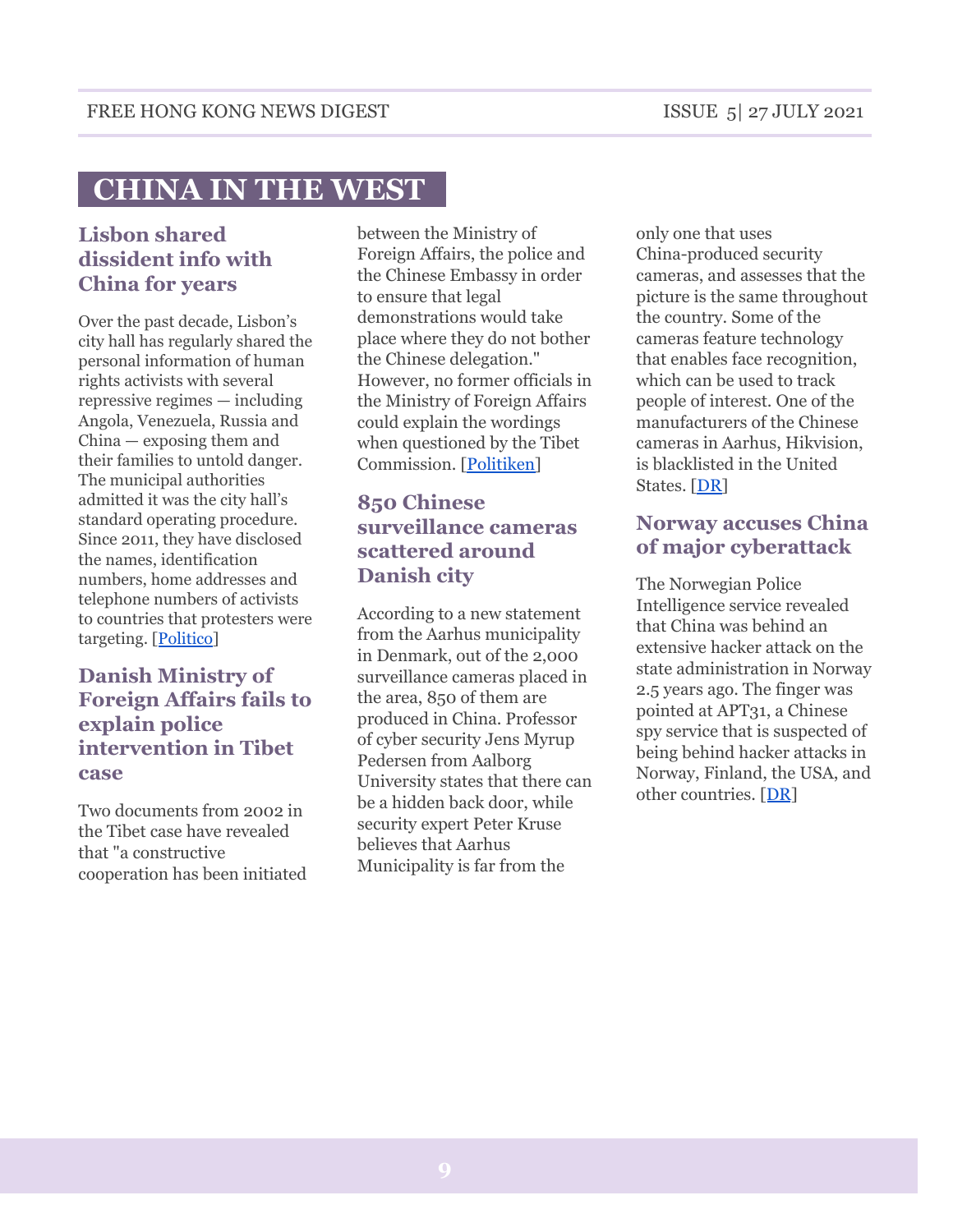| <b>Item</b>                                 | Number of people                                                      |                          |                        | <b>Last update Sources</b> |                |
|---------------------------------------------|-----------------------------------------------------------------------|--------------------------|------------------------|----------------------------|----------------|
| <b>Total arrested</b>                       | 10 260                                                                |                          |                        | 30 Apr 2021                | $\overline{2}$ |
| <b>Total charged</b>                        | > 2600                                                                |                          |                        | 30 Apr 2021                | $\overline{2}$ |
| <b>Total charges over</b>                   | 750 (13-61 years old)                                                 |                          |                        | 30 Apr 2021                | 1, 2           |
| rioting<br>(up to 10 years<br>imprisonment) | <b>Found not</b><br>guilty                                            | <b>Pleaded</b><br>guilty | <b>Found guilty</b>    |                            |                |
|                                             | 27                                                                    | 21                       | 15                     |                            |                |
|                                             | <b>No. of trials scheduled</b>                                        |                          | <b>Scheduled until</b> |                            |                |
|                                             | 622                                                                   |                          | Dec 2023               |                            |                |
|                                             |                                                                       |                          |                        |                            |                |
| Longest jail charges                        | 12 years (Possession of explosives)<br>5 years and 6 months (Rioting) |                          |                        | 30 Apr 2021                | 1              |

#### **Table 1: Hong Kong 2019 Protest Movement Database**

*[Sources: (1) [Stand News](https://www.thestandnews.com/politics/%E5%8F%8D%E9%80%81%E4%B8%AD%E6%A1%88%E4%BB%B6%E7%B5%B1%E8%A8%88-%E6%9A%B4%E5%8B%95%E7%BD%AA/) (Chinese) (2) [HKCNEWS](https://www.hkprotestdb.com/)]*

#### **Table 2: Hong Kong National Security Law Database**

| <b>Item</b>           | Number of people                                                                                      |             | <b>Last update Sources</b> |  |
|-----------------------|-------------------------------------------------------------------------------------------------------|-------------|----------------------------|--|
| <b>Total arrested</b> | 117                                                                                                   | 29 Jun 2021 |                            |  |
|                       |                                                                                                       | 3 May 2021  | $\overline{2}$             |  |
|                       | <b>Secession &amp; subversion</b>                                                                     | 82          |                            |  |
|                       | <b>Terrorist Activities</b>                                                                           | 1           |                            |  |
|                       | <b>Collusion with a foreign country</b><br>or with external elements to<br>endanger national security | 11          |                            |  |
|                       | * Some arrestees have unknown charges.                                                                |             |                            |  |
| <b>Total charged</b>  | >60                                                                                                   |             | 29 Jun 2021                |  |

*[Sources: (1) [Reuters](https://www.reuters.com/world/asia-pacific/one-year-hong-kong-arrests-117-people-under-new-security-law-2021-06-30/) (2) [ChinaFile\]](https://www.chinafile.com/reporting-opinion/features/new-data-show-hong-kongs-national-security-arrests-follow-pattern)*